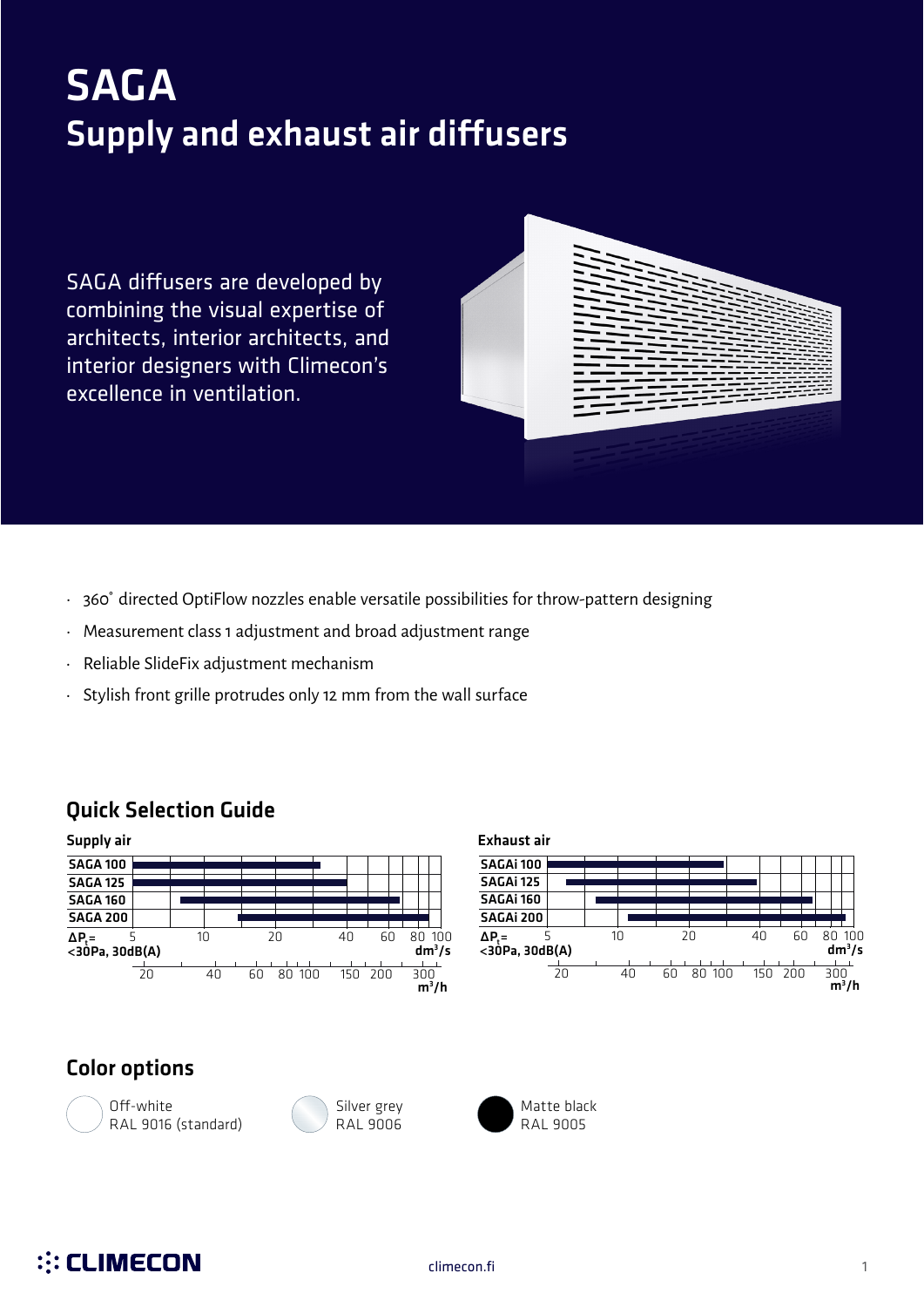### Dimensions

### Duct joint from the side



|                 | nom.dØ L H1 H W W1 S Kg |  |                               |  |      |
|-----------------|-------------------------|--|-------------------------------|--|------|
| <b>SAGA 100</b> | 100                     |  | 400 158 180 600 551 104       |  | .7.N |
| <b>SAGA 125</b> | 125                     |  | 400 182 204 680 631 104 8.3   |  |      |
| <b>SAGA 160</b> | 160                     |  | 450 222 244 820 771 154 11,3  |  |      |
| <b>SAGA 200</b> | 200                     |  | 450 254 284 1000 915 154 14.0 |  |      |

### .<br>160 ....<br>...  $\overline{41}$  $\ddot{\phantom{1}}$ SAGA 160 Duct joint from the back



|                 | nom.dØ L H H1 W W1 Kg |  |                           |  |
|-----------------|-----------------------|--|---------------------------|--|
| SAGA 100        | 100                   |  | 400 158 180 600 551 7,0   |  |
| <b>SAGA 125</b> | 125                   |  | 400 182 204 680 631 8.3   |  |
| SAGA 160        | - 160                 |  | 450 222 244 820 771 11.3  |  |
| SAGA 200        | 200                   |  | 450 254 284 1000 915 14,0 |  |

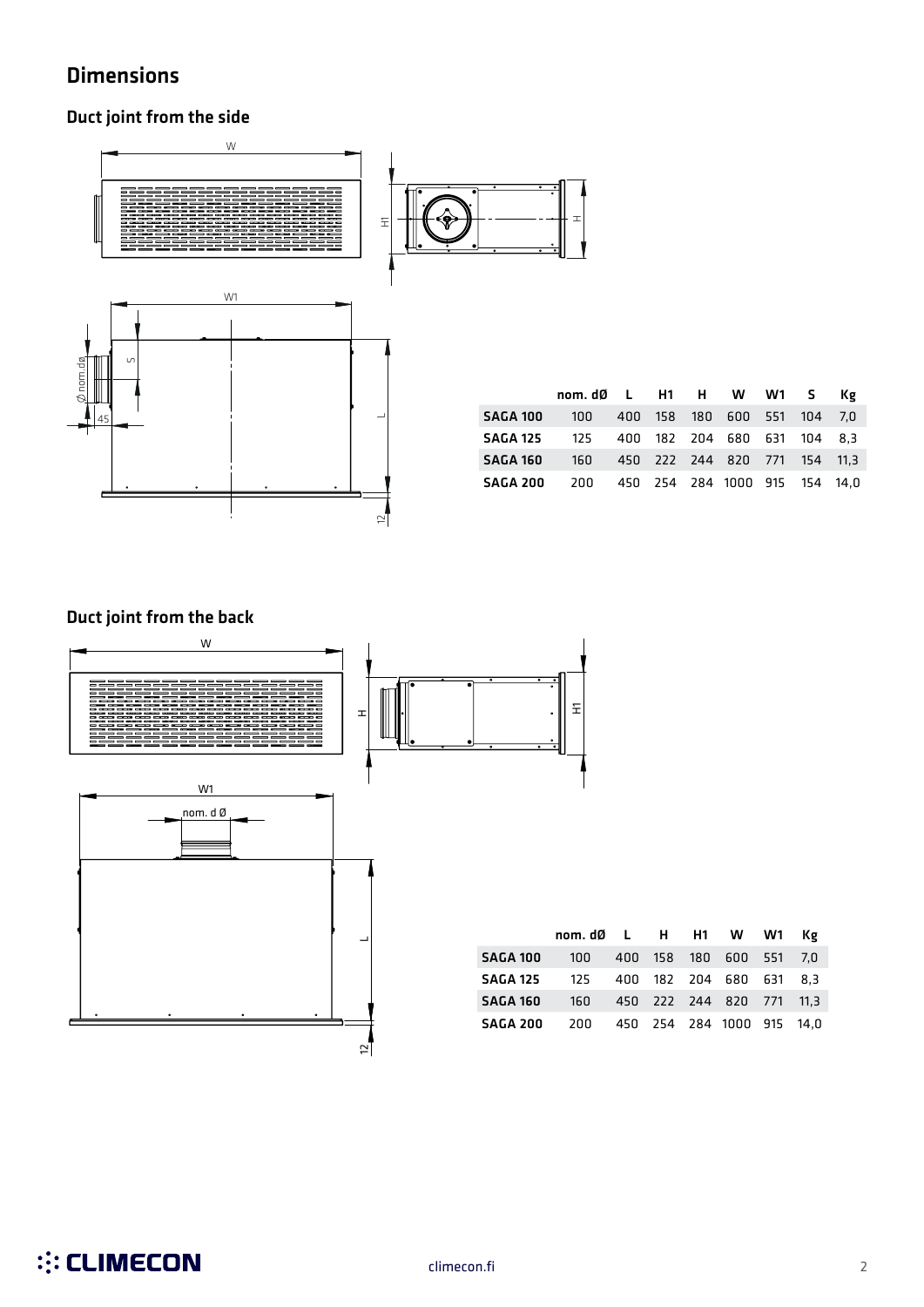### Selection diagrams for supply air

### SAGA 100 SAGA 125





 $L_{\text{wokt}} = L_{\text{pA10}} + K$ 

| WUKL            | <b>PHIU</b> |                |   |                |                |                |     |     |
|-----------------|-------------|----------------|---|----------------|----------------|----------------|-----|-----|
| f, Hz           | 63          |                |   | 125 250 500    | 1k             | 2k             | 4k  | 8k  |
| K. dB           | $-3$        | 8              | 5 | $\overline{1}$ | $-2$           | -8             | -13 | -16 |
| tol, dB±        | 7           | 8              |   | 6 2            | $\overline{4}$ | -5             |     | h   |
| $\Delta L$ (dB) |             |                |   |                |                |                |     |     |
| Dt, dB          | 16          | $\overline{7}$ |   | 4 7            | 6              | $\overline{7}$ | 1Π  |     |

### SAGA 160 SAGA 200



Dt, dB 23 8 7 7 5 8 9 10



Dt, dB 15 3 6 4 5 8 8 9

∆L (dB)

∆L (dB)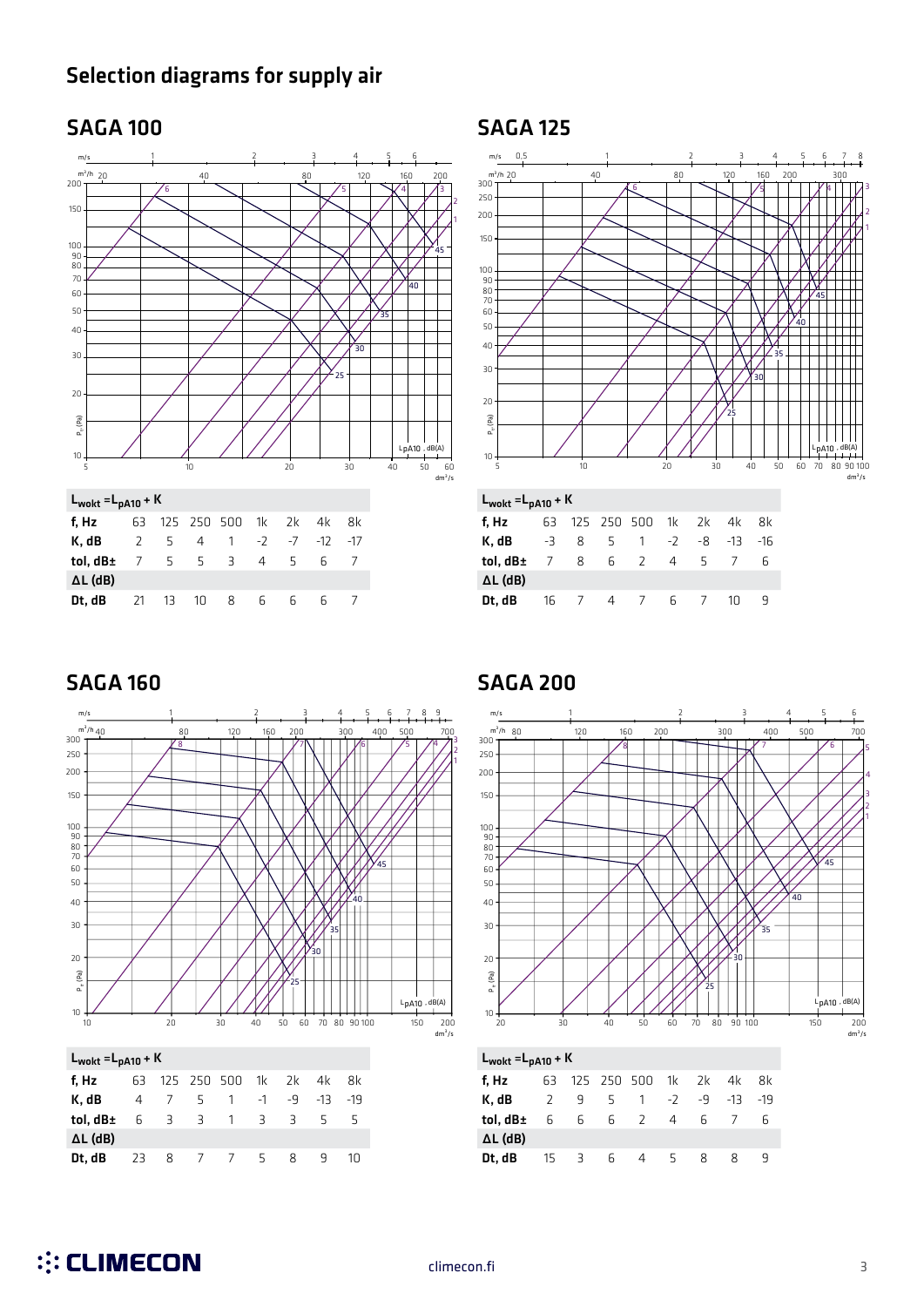### Selection diagrams for exhaust air

### SAGAi 100 SAGAi 125





 $L_{\text{wokt}} = L_{\text{pA10}} + K$ 

| $-WUKL - PHU$   |        |     |   |                      |      |                |          |       |
|-----------------|--------|-----|---|----------------------|------|----------------|----------|-------|
| f, Hz           |        |     |   | 63 125 250 500 1k 2k |      |                | 4k 8k    |       |
| K, dB           | $\Box$ | 3 6 |   | $\Omega$             | $-1$ |                | -6 -10   | $-17$ |
| tol, dB±        | 10     |     |   | 5 3 1 2              |      | $\overline{4}$ | -6       | - 3   |
| $\Delta L$ (dB) |        |     |   |                      |      |                |          |       |
| Dt. dB          | 18     | - 9 | 6 | 8                    |      | 6 7            | $1 \cap$ |       |

**::: CLIMECON** 



### SAGAi 160 SAGAi 200



Dt, dB 15 3 6 4 5 8 8 9

∆L (dB)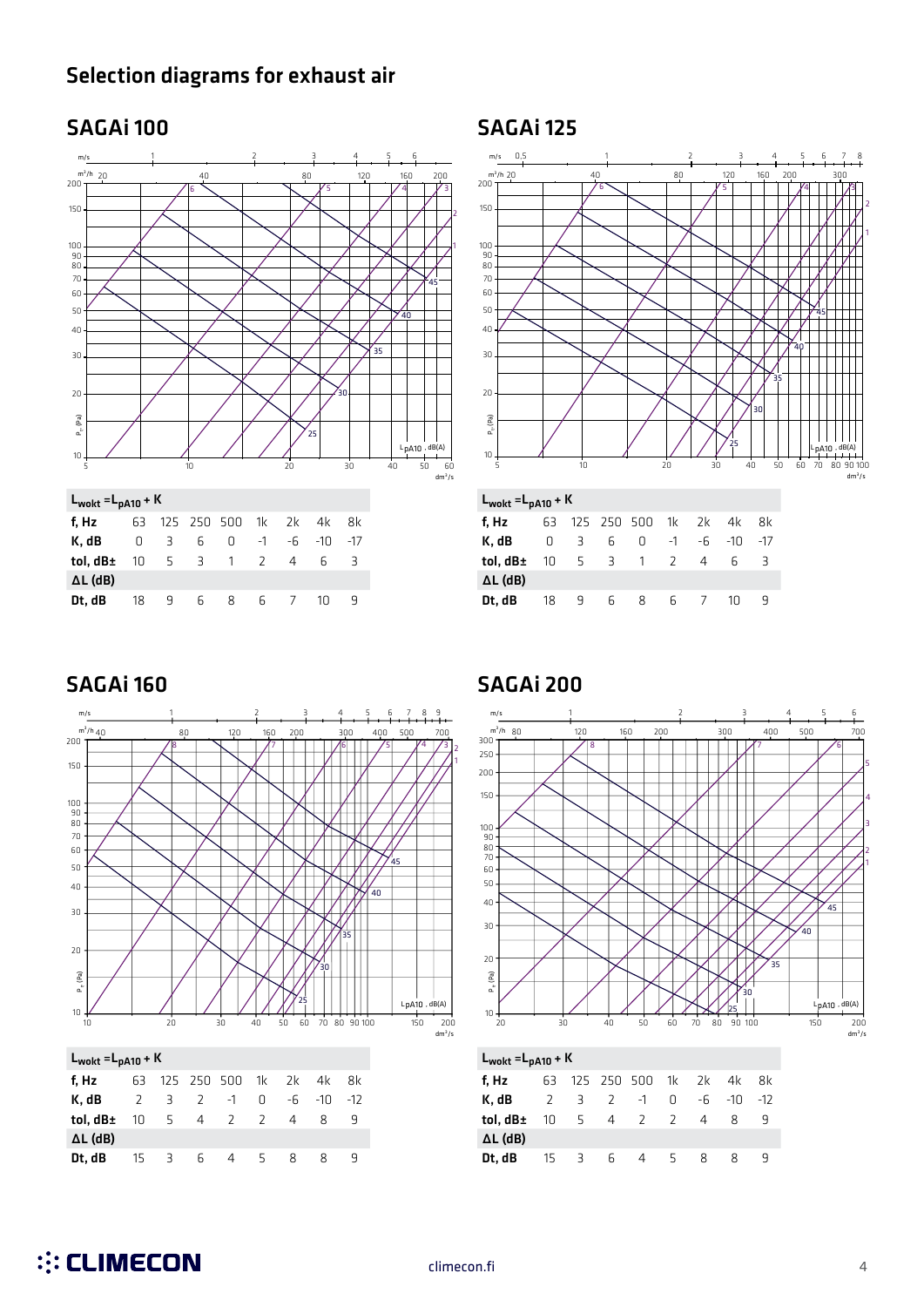### Throw patterns and nozzle directions

### Nozzle directions





 $L_{0,2}$  300 mm  $\ddot{\tau}$ L<br>Lh Ĵ  $L_{0.2}$  $L_b = L_{0,2} \times 0,5$ l<br>|<br>|  $L_h = L_{0,2} \times 0.2$ 0000000  $\frac{\text{max}}{\text{max}}$ 

### Slanted to side throw-pattern



Forward facing long and narrow throw pattern Forward facing short and wide throw-pattern